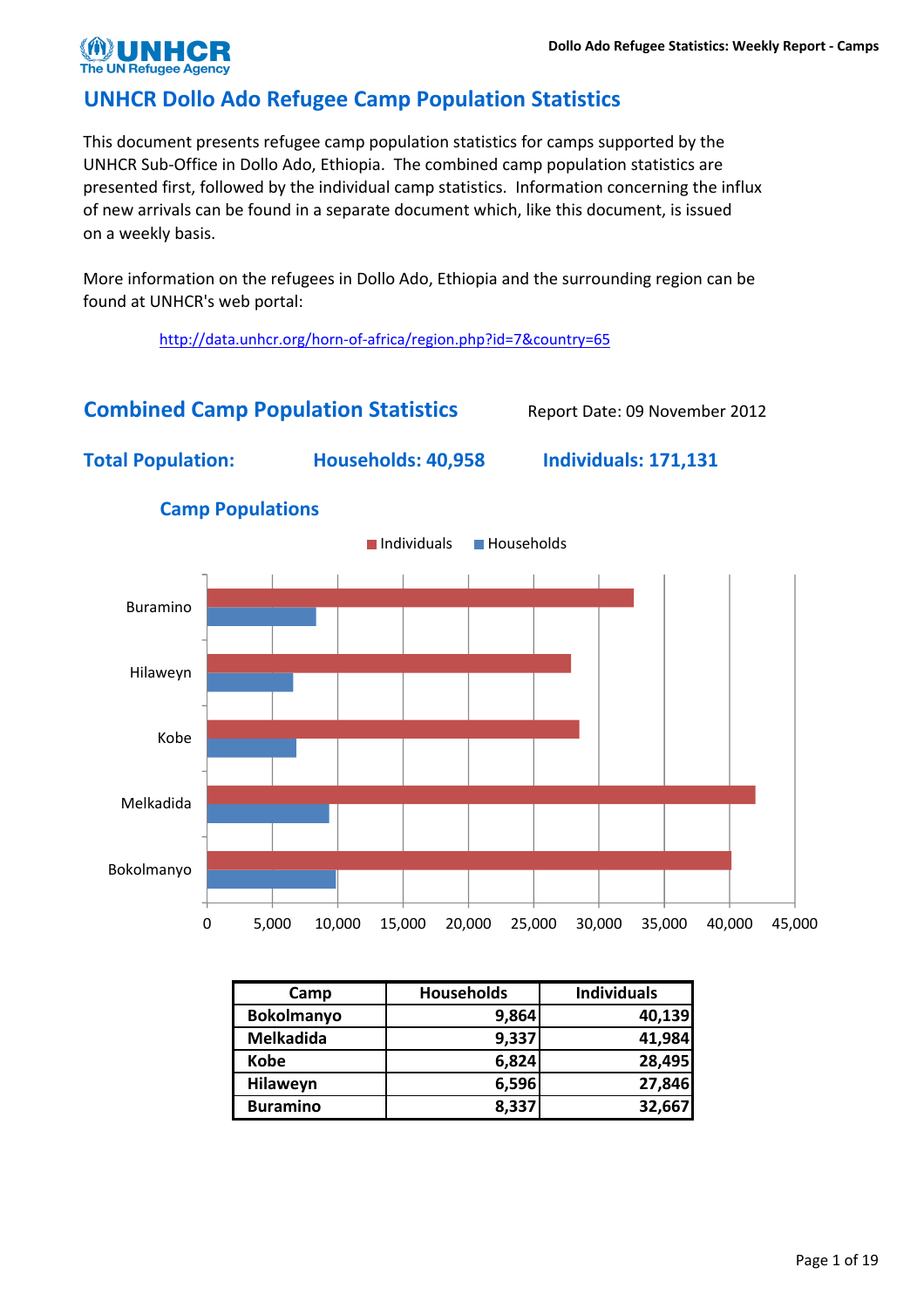

## Combined Camp Population Statistics



#### Household Size Distribution





Women and children represent 87.4% of the camp populations.

| Age       |             |       | Gender |       | <b>Totals</b> |        |
|-----------|-------------|-------|--------|-------|---------------|--------|
| Group     | <b>Male</b> | %     | Female | %     | <b>Total</b>  | %      |
| $0 - 4$   | 19,257      | 11.3% | 19,100 | 11.2% | 38,357        | 22.4%  |
| $5 - 11$  | 28,684      | 16.8% | 27,739 | 16.2% | 56,423        | 33.0%  |
| $12 - 17$ | 11,290      | 6.6%  | 9,832  | 5.7%  | 21,122        | 12.3%  |
| $18 - 59$ | 19,430      | 11.4% | 31,726 | 18.5% | 51,156        | 29.9%  |
| $60 +$    | 2,131       | 1.2%  | 1,942  | 1.1%  | 4,073         | 2.4%   |
| Total:    | 80,792      | 47.2% | 90,339 | 52.8% | 171,131       | 100.0% |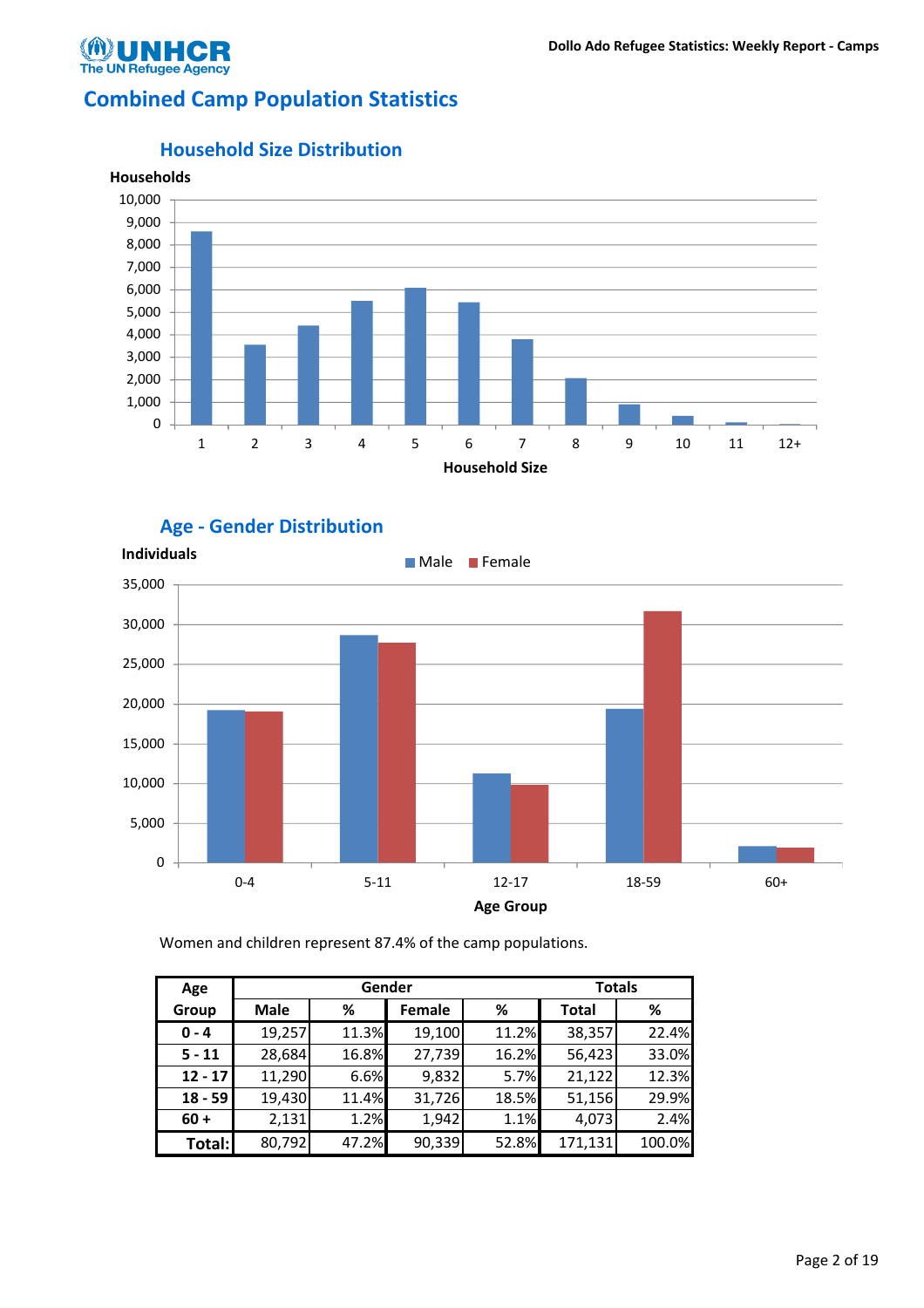

## Combined Camp Population Statistics

All the refugees are of Somali nationality.



**Ethnicities** 



### Specific Needs

|                                     | Gender      |               |
|-------------------------------------|-------------|---------------|
| <b>Specific Need Type</b>           | <b>Male</b> | <b>Female</b> |
| Child/Adolescent at Risk*           | 180         | 604           |
| Woman at Risk**                     | N/A         | 13,217        |
| Serious Medical Condition           | 1,043       | 1,548         |
| <b>Legal Protection Needs</b>       | 28          | 541           |
| Single Parent                       | 835         | 14,910        |
| Persons with Disabilities           | 1,672       | 1,690         |
| Unaccompanied Minor/Separated Child | 3,839       | 4,022         |
| Older Person at Risk                | 1,277       | 1.779         |

Excludes records of children at risk of not attending school.

\*\* Excludes records of lactating mothers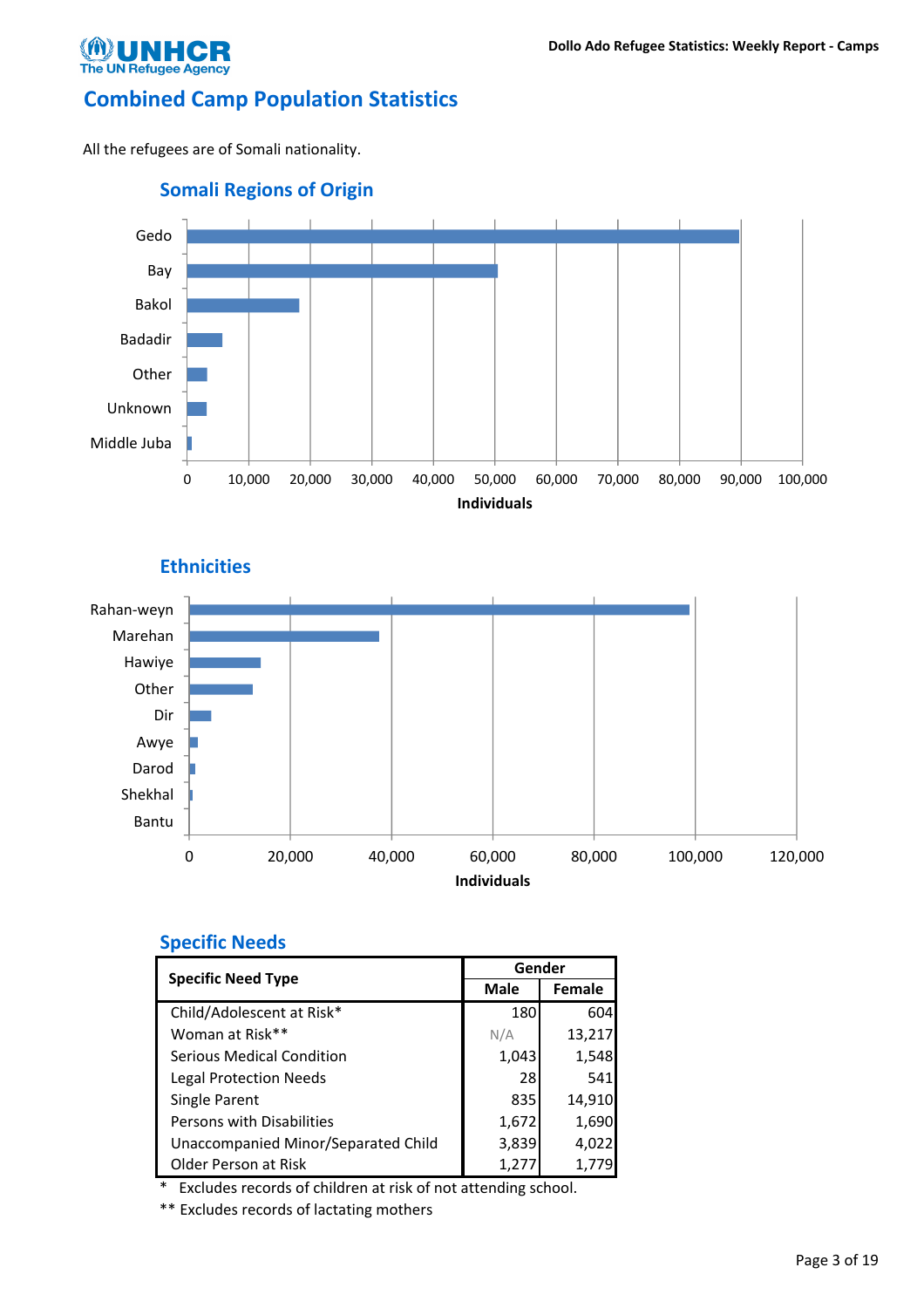

|                                |        | $arrightarrow$ and $arrightarrow$ and $arrightarrow$ |         |
|--------------------------------|--------|------------------------------------------------------|---------|
| <b>Education Level</b>         | Gender | <b>Total</b>                                         |         |
|                                | Male   | <b>Female</b>                                        |         |
|                                | 24     | 37                                                   | 61      |
| 1 year (or Grade 1)            | 1,325  | 1,028                                                | 2,353   |
| 2 years (or Grade 2)           | 655    | 429                                                  | 1,084   |
| 3 years (or Grade 3)           | 389    | 253                                                  | 642     |
| 4 years (or Grade 4)           | 297    | 198                                                  | 495     |
| 5 years (or Grade 5)           | 164    | 116                                                  | 280     |
| 6 years (or Grade 6)           | 127    | 72                                                   | 199     |
| 7 years (or Grade 7)           | 77     | 48                                                   | 125     |
| 8 years (or Grade 8)           | 292    | 100                                                  | 392     |
| 9 years (or Grade 9)           | 27     | 9                                                    | 36      |
| 10 years (or Grade 10)         | 20     | 9                                                    | 29      |
| 11 years (or Grade 11)         | 15     | 8                                                    | 23      |
| 12 years (or Grade 12)         | 112    | 23                                                   | 135     |
| 13 years (or Grade 13)         | 0      | 1                                                    | 1       |
| 14 years (or Grade 14)         | 0      | 0                                                    | 0       |
| Informal education             | 2,942  | 1,538                                                | 4,480   |
| Kindergarten                   | 322    | 288                                                  | 610     |
| No education                   | 49,588 | 62,002                                               | 111,590 |
| Post university level          | 4      | 1                                                    | 5       |
| <b>Technical or vocational</b> | 4      | 0                                                    | 4       |
| Unknown                        | 1      | 5                                                    | 6       |
| University level               | 11     | 1                                                    | 12      |

#### Education Levels (Individuals aged 6 and above.)

| <b>Occupations - Male</b>         | Count | <b>Occupations - Female</b>               | Count  |
|-----------------------------------|-------|-------------------------------------------|--------|
| Farmers (crop and vegetable)      |       | 8,586 Farmers (crop and vegetable)        | 11,021 |
| Dairy and livestock producers     | 3.668 | Dairy and livestock producers             | 6,112  |
| No occupation                     |       | 2,400 Housekeepers (including housewives) | 4,866  |
| Other                             | 2,048 | Other                                     | 4,126  |
| Subsistence farmers and fishermen | 1.375 | Domestic helpers and cleaners             | 3,217  |
| Domestic helpers and cleaners     |       | 1,282 Subsistence farmers and fishermen   | 1,421  |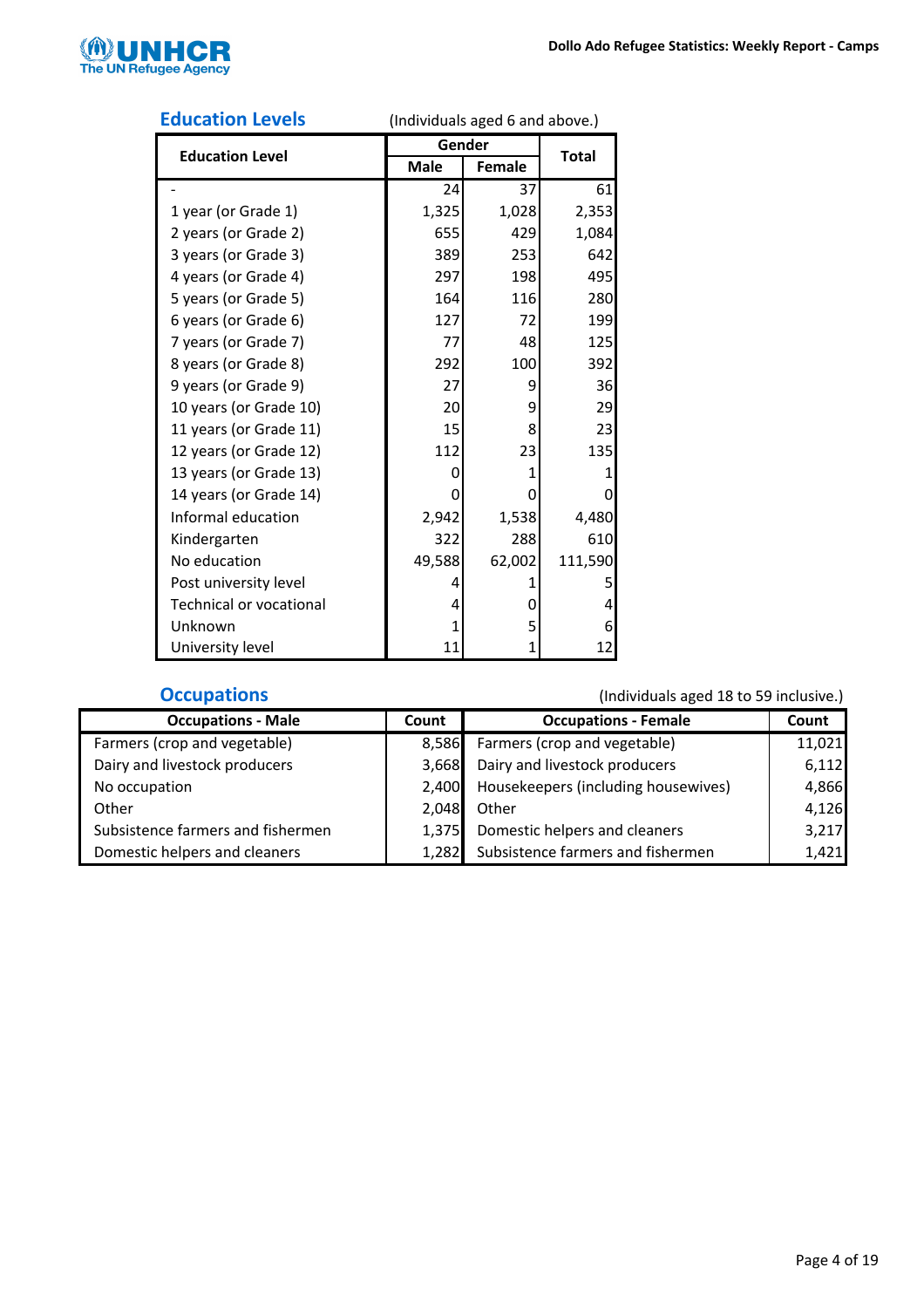

### Camp: Buramino Report Date: 09 November 2012

### Current Population: Households: 8,337 Individuals: 32,667



## Household Size Distribution





Women and children represent 86.8% of the camp population.

| Age       |             |       | Gender |       | <b>Totals</b> |        |
|-----------|-------------|-------|--------|-------|---------------|--------|
| Group     | <b>Male</b> | %     | Female | %     | <b>Total</b>  | %      |
| $0 - 4$   | 4,092       | 12.5% | 4,232  | 13.0% | 8,324         | 25.5%  |
| $5 - 11$  | 5,101       | 15.6% | 5,029  | 15.4% | 10,130        | 31.0%  |
| $12 - 17$ | 1,902       | 5.8%  | 1,692  | 5.2%  | 3,594         | 11.0%  |
| $18 - 59$ | 3,925       | 12.0% | 5,942  | 18.2% | 9,867         | 30.2%  |
| $60 +$    | 383         | 1.2%  | 369    | 1.1%  | 752           | 2.3%   |
| Total:    | 15,403      | 47.2% | 17,264 | 52.8% | 32,667        | 100.0% |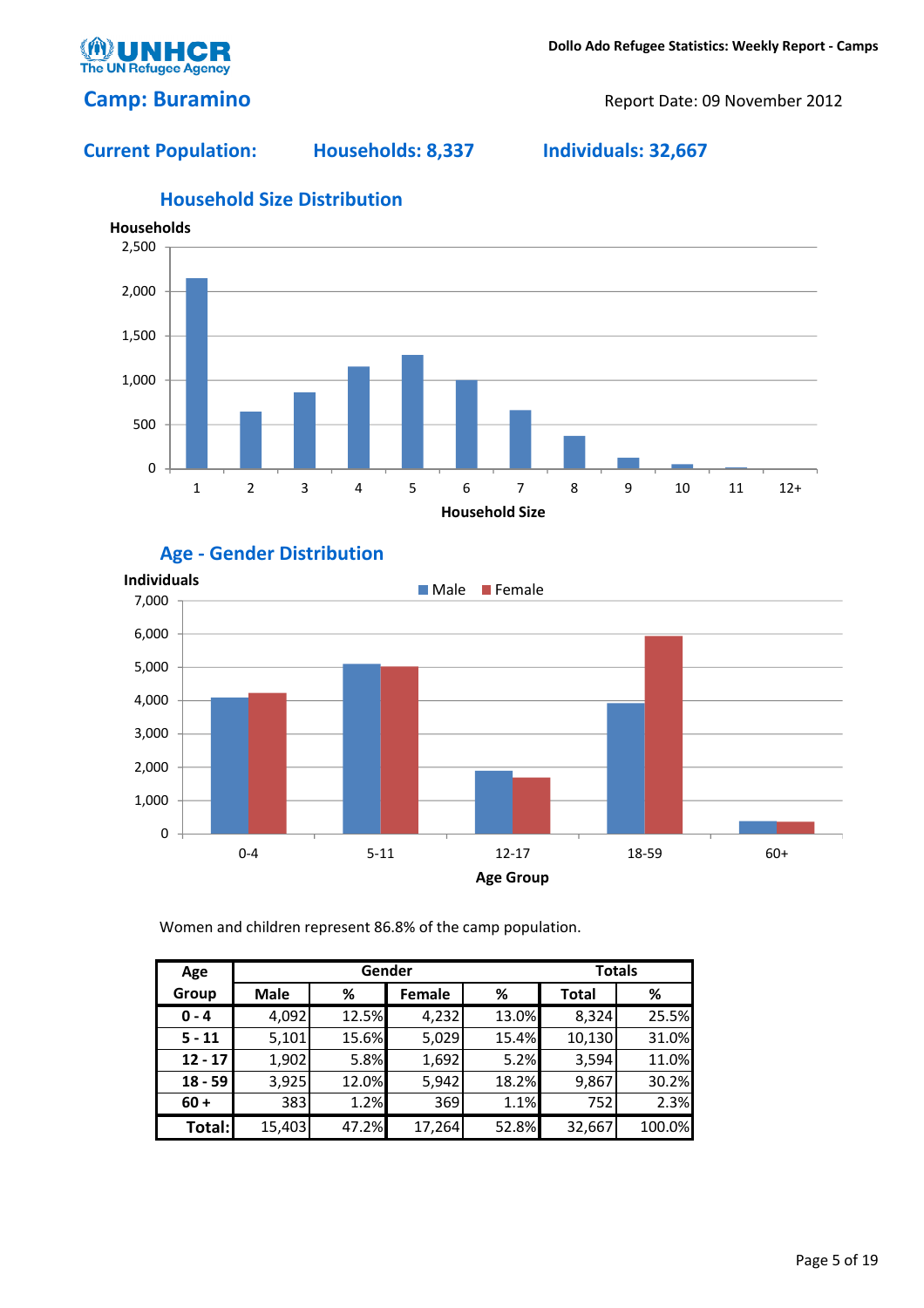**UN Refugee Agency** 

Camp: Buramino Report Date: 09 November 2012



## Somali Districts of Origin







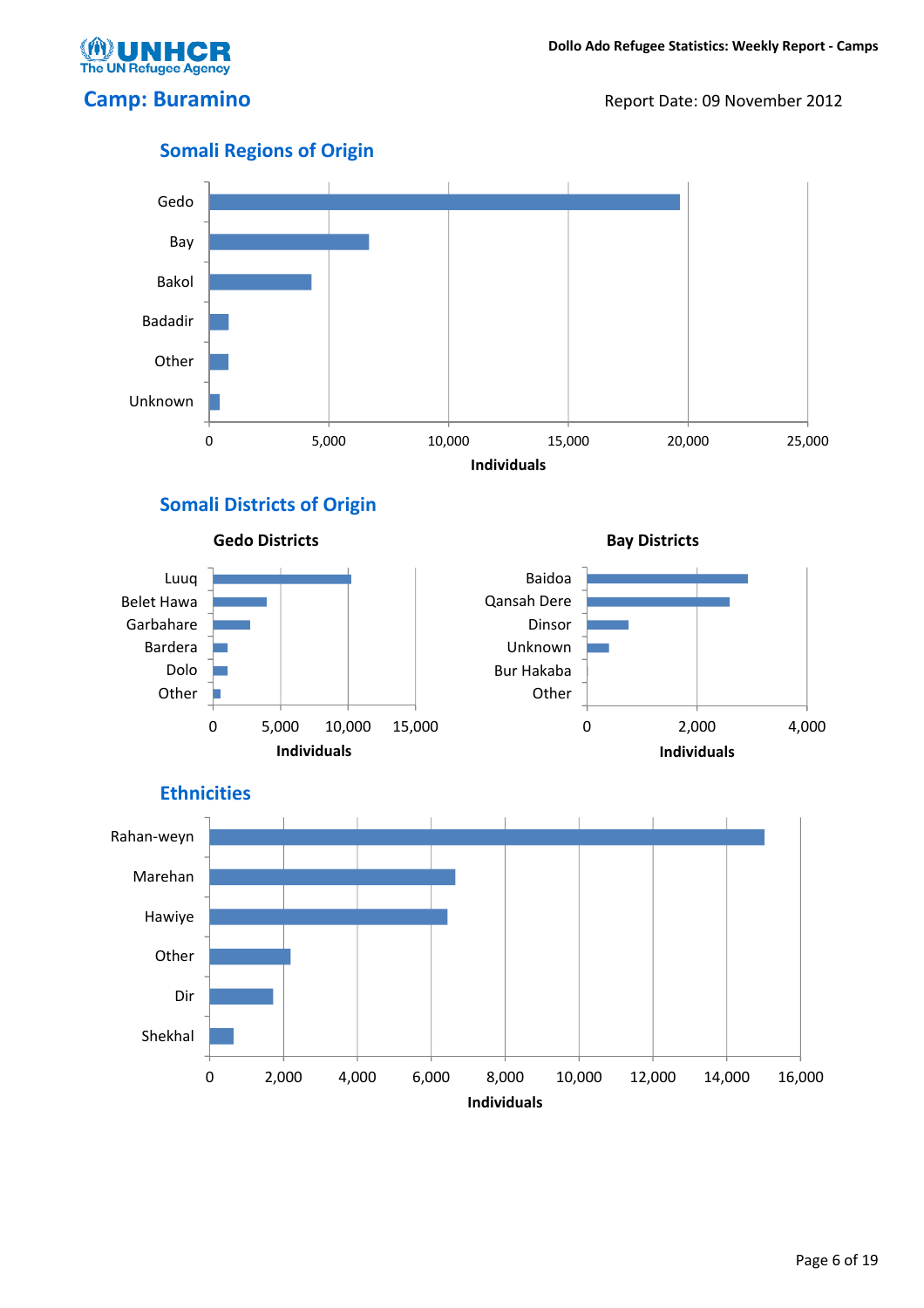

## Specific Needs

|                                     | Gender      |        |
|-------------------------------------|-------------|--------|
| <b>Specific Need Type</b>           | <b>Male</b> | Female |
| Child/Adolescent at Risk*           |             | 91     |
| Woman at Risk**                     | N/A         | 453    |
| Serious Medical Condition           | 89          | 122    |
| Legal Protection Needs              |             |        |
| Single Parent                       | 130         | 2,715  |
| Persons with Disabilities           | 254         | 259    |
| Unaccompanied Minor/Separated Child | 772         | 710    |
| Older Person at Risk                | 203         | 285    |

\* Excludes records of children at risk of not attending school.

\*\* Excludes records of lactating mothers

| <b>Education Levels</b>        | (Individuals aged 6 and above.) |               |              |  |  |
|--------------------------------|---------------------------------|---------------|--------------|--|--|
| <b>Education Level</b>         | Gender                          |               | <b>Total</b> |  |  |
|                                | <b>Male</b>                     | <b>Female</b> |              |  |  |
|                                | 4                               | 15            | 19           |  |  |
| 1 year (or Grade 1)            | 120                             | 55            | 175          |  |  |
| 2 years (or Grade 2)           | 69                              | 42            | 111          |  |  |
| 3 years (or Grade 3)           | 33                              | 27            | 60           |  |  |
| 4 years (or Grade 4)           | 43                              | 23            | 66           |  |  |
| 5 years (or Grade 5)           | 25                              | 13            | 38           |  |  |
| 6 years (or Grade 6)           | 16                              | 13            | 29           |  |  |
| 7 years (or Grade 7)           | 15                              | 7             | 22           |  |  |
| 8 years (or Grade 8)           | 42                              | 15            | 57           |  |  |
| 9 years (or Grade 9)           | 3                               | 0             | 3            |  |  |
| 10 years (or Grade 10)         | 3                               | 0             | 3            |  |  |
| 11 years (or Grade 11)         | 2                               | 2             | 4            |  |  |
| 12 years (or Grade 12)         | 5                               | 0             | 5            |  |  |
| 13 years (or Grade 13)         | 0                               | 0             | 0            |  |  |
| 14 years (or Grade 14)         | 0                               | 0             | 0            |  |  |
| Informal education             | 113                             | 48            | 161          |  |  |
| Kindergarten                   | 1                               | 3             | 4            |  |  |
| No education                   | 9,783                           | 11,746        | 21,529       |  |  |
| Post university level          | 0                               | O             | 0            |  |  |
| <b>Technical or vocational</b> | 0                               | 0             | 0            |  |  |
| Unknown                        | 0                               | 0             | 0            |  |  |
| University level               | 1                               | 0             | 1            |  |  |

| <b>Occupations - Male</b>             | Count        | <b>Occupations - Female</b>         | Count |
|---------------------------------------|--------------|-------------------------------------|-------|
| Farmers (crop and vegetable)          | 1,959        | Dairy and livestock producers       | 1,831 |
| Dairy and livestock producers         | 940 <b>I</b> | Farmers (crop and vegetable)        | 1,699 |
| Domestic helpers and cleaners         | 430 <b>I</b> | Housekeepers (including housewives) | 1,041 |
| No occupation                         | 356 <b>I</b> | Domestic helpers and cleaners       | 856   |
| Other                                 | 202 <b>1</b> | No occupation                       | 328   |
| Sales representatives/merchant/trader | 38I          | Other                               | 187   |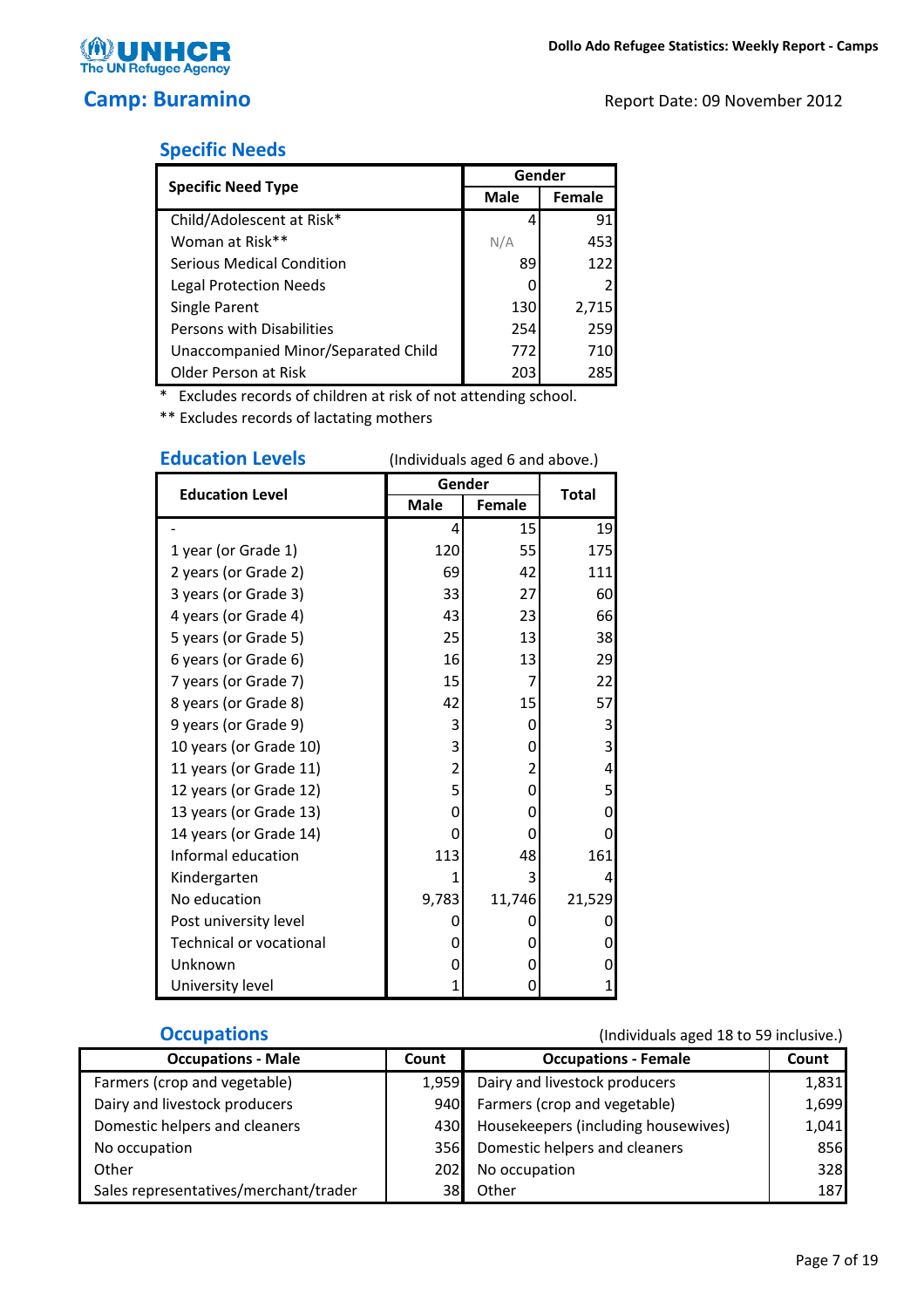Camp: Hilaweyn Report Date: 08 November 2012

**The UN Refugee Agency** 

### Current Population: Households: 6,596 Individuals: 27,846



# Age - Gender Distribution



Women and children represent 87.1% of the camp population.

| Age       |             |       | Gender        |       | <b>Totals</b> |        |
|-----------|-------------|-------|---------------|-------|---------------|--------|
| Group     | <b>Male</b> | %     | <b>Female</b> | %     | <b>Total</b>  | %      |
| $0 - 4$   | 3,223       | 11.6% | 3,144         | 11.3% | 6,367         | 22.9%  |
| $5 - 11$  | 4,650       | 16.7% | 4,537         | 16.3% | 9,187         | 33.0%  |
| $12 - 17$ | 1,715       | 6.2%  | 1,511         | 5.4%  | 3,226         | 11.6%  |
| $18 - 59$ | 3,255       | 11.7% | 5,155         | 18.5% | 8,410         | 30.2%  |
| $60 +$    | 351         | 1.3%  | 305           | 1.1%  | 656           | 2.4%   |
| Total:    | 13,194      | 47.4% | 14,652        | 52.6% | 27,846        | 100.0% |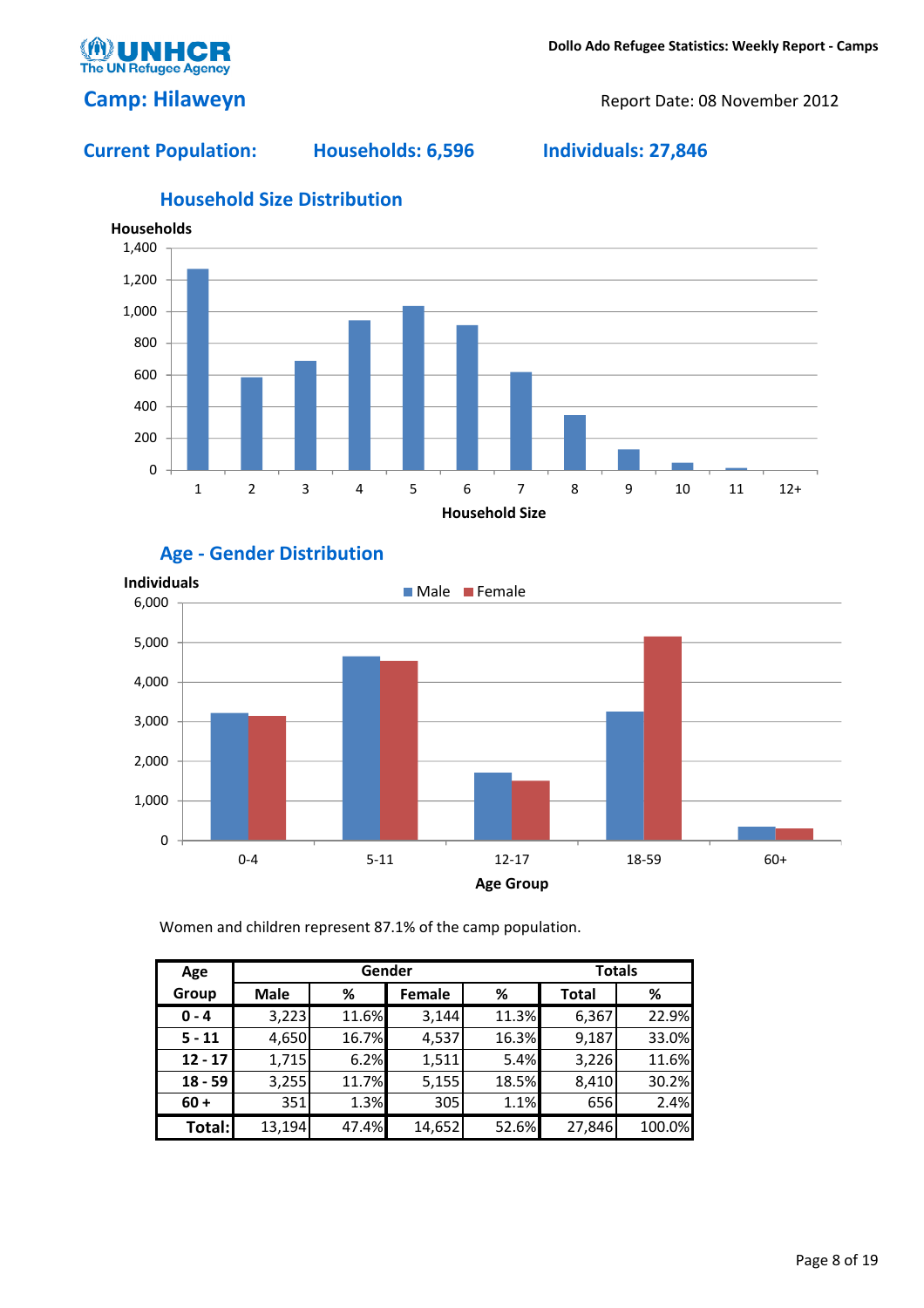**UN Refugee Agency** 

Camp: Hilaweyn Report Date: 08 November 2012



## Somali Regions of Origin

## Somali Districts of Origin







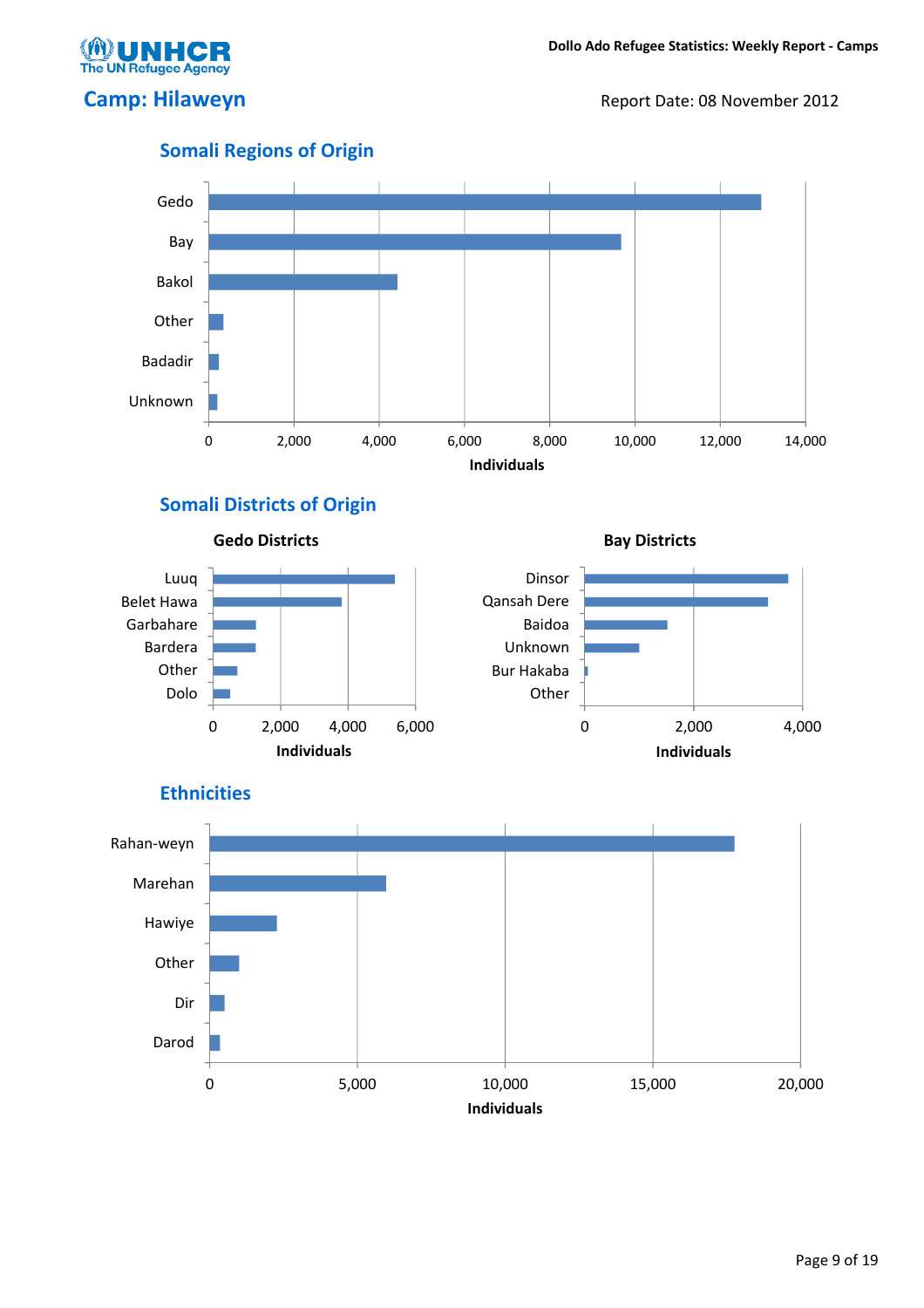

## Specific Needs

|                                     | Gender      |                 |
|-------------------------------------|-------------|-----------------|
| <b>Specific Need Type</b>           | <b>Male</b> | Female          |
| Child/Adolescent at Risk*           | 26          | 93              |
| Woman at Risk**                     | N/A         | 2,084           |
| Serious Medical Condition           | 130         | 154             |
| Legal Protection Needs              |             | 15 <sub>l</sub> |
| Single Parent                       | 140         | 2,374           |
| Persons with Disabilities           | 170         | 189             |
| Unaccompanied Minor/Separated Child | 512         | 558             |
| Older Person at Risk                | 209         | 294             |

\* Excludes records of children at risk of not attending school.

\*\* Excludes records of lactating mothers

| EUULALIUII LEVEIS       | (individuals aged 6 and above.) |              |              |  |
|-------------------------|---------------------------------|--------------|--------------|--|
| <b>Education Level</b>  | Gender                          | Total        |              |  |
|                         | <b>Male</b>                     | Female       |              |  |
|                         | 2                               | 3            | 5            |  |
| 1 year (or Grade 1)     | 26                              | 7            | 33           |  |
| 2 years (or Grade 2)    | 18                              | 8            | 26           |  |
| 3 years (or Grade 3)    | 11                              | 11           | 22           |  |
| 4 years (or Grade 4)    | 9                               | 8            | 17           |  |
| 5 years (or Grade 5)    | 7                               | 7            | 14           |  |
| 6 years (or Grade 6)    | 3                               | 1            | 4            |  |
| 7 years (or Grade 7)    | 3                               | 3            | 6            |  |
| 8 years (or Grade 8)    | 14                              | 5            | 19           |  |
| 9 years (or Grade 9)    | 1                               | 0            | $\mathbf{1}$ |  |
| 10 years (or Grade 10)  | 0                               | $\mathbf{1}$ | 1            |  |
| 11 years (or Grade 11)  | 0                               | 1            | 1            |  |
| 12 years (or Grade 12)  | 8                               | 3            | 11           |  |
| 13 years (or Grade 13)  | 0                               | 0            | 0            |  |
| 14 years (or Grade 14)  | 0                               | 0            | 0            |  |
| Informal education      | 128                             | 28           | 156          |  |
| Kindergarten            | 0                               | 0            | 0            |  |
| No education            | 8,846                           | 10,582       | 19,428       |  |
| Post university level   | 1                               | 0            | 1            |  |
| Technical or vocational | 0                               | 0            | 0            |  |
| Unknown                 | 0                               | 0            | 0            |  |
| University level        | 0                               | 0            | 0            |  |

# Education Levels (Individuals aged 6 and above.)

| <b>Occupations - Male</b>             | Count | <b>Occupations - Female</b>         | Count |
|---------------------------------------|-------|-------------------------------------|-------|
| Farmers (crop and vegetable)          | 1.557 | Farmers (crop and vegetable)        | 2,263 |
| Dairy and livestock producers         | 1.081 | Dairy and livestock producers       | 1,556 |
| No occupation                         | 341   | Housekeepers (including housewives) | 498   |
| Domestic helpers and cleaners         | 1521  | Domestic helpers and cleaners       | 408   |
| Other                                 | 104   | No occupation                       | 337   |
| Sales representatives/merchant/trader | 201   | Other                               | 931   |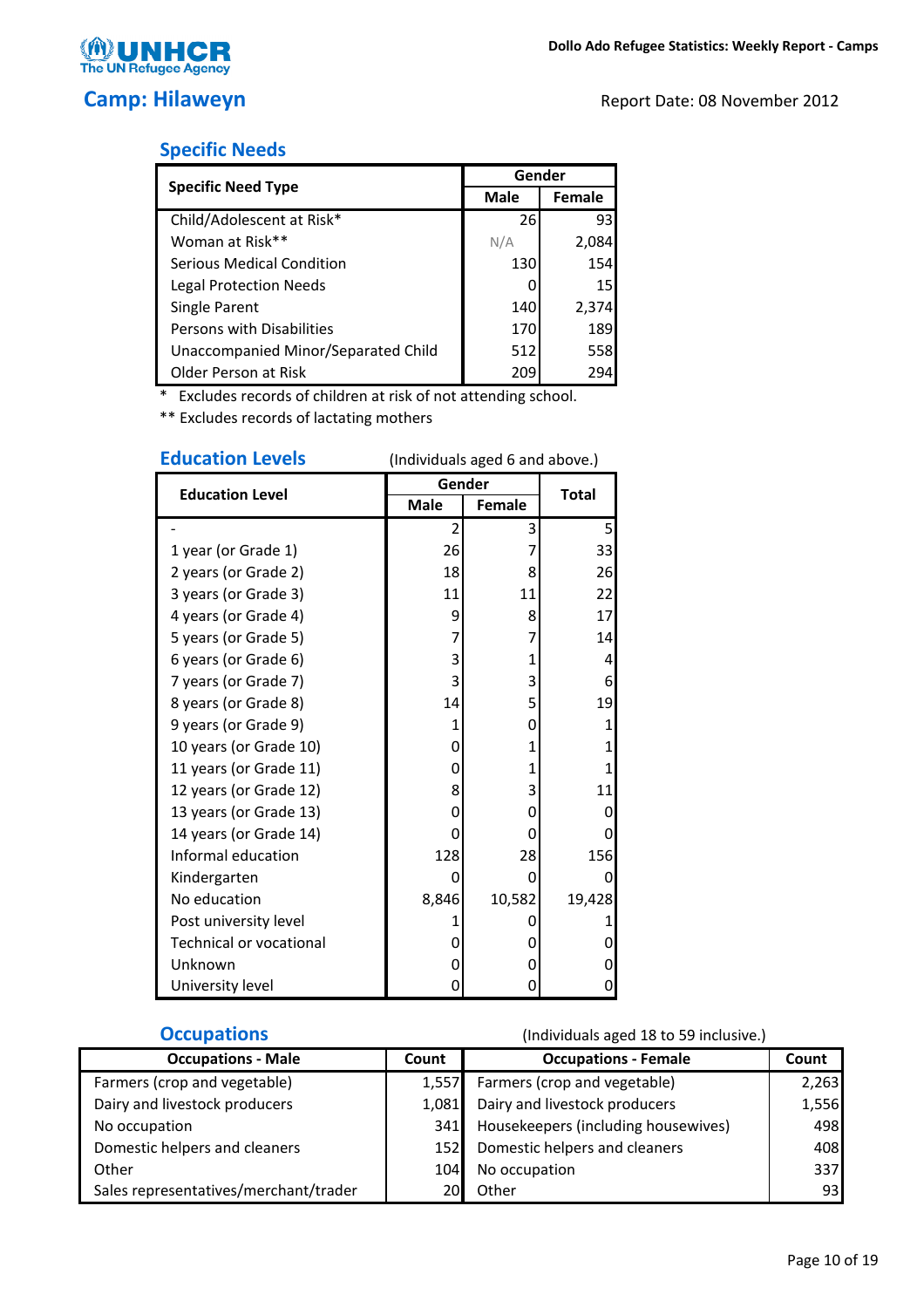Camp: Kobe Report Date: 09 November 2012

The UN Refugee Age

Current Population: Households: 6,824 Individuals: 28,495



## Household Size Distribution

## Age - Gender Distribution



Women and children represent 85.1% of the camp population.

| Age       |             |       | Gender |       | <b>Totals</b> |        |
|-----------|-------------|-------|--------|-------|---------------|--------|
| Group     | <b>Male</b> | %     | Female | %     | Total         | %      |
| $0 - 4$   | 3,216       | 11.3% | 3,134  | 11.0% | 6,350         | 22.3%  |
| $5 - 11$  | 4,695       | 16.5% | 4,367  | 15.3% | 9,062         | 31.8%  |
| $12 - 17$ | 1,792       | 6.3%  | 1,460  | 5.1%  | 3,252         | 11.4%  |
| $18 - 59$ | 3,756       | 13.2% | 5,157  | 18.1% | 8,913         | 31.3%  |
| $60 +$    | 489         | 1.7%  | 429    | 1.5%  | 918           | 3.2%   |
| Total:    | 13,948      | 48.9% | 14,547 | 51.1% | 28,495        | 100.0% |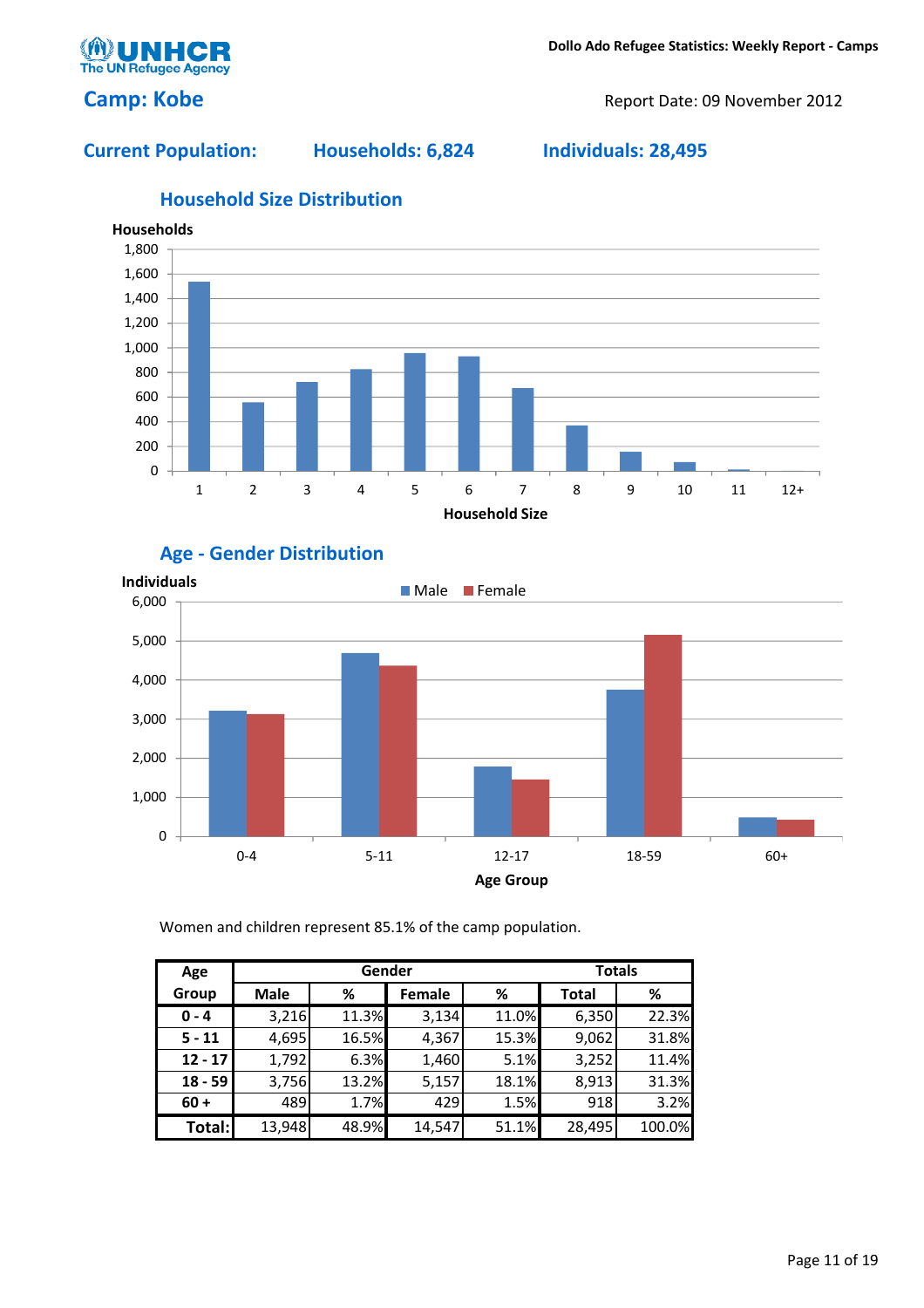**The UN Refugee Agency** 

Camp: Kobe Report Date: 09 November 2012



## Somali Regions of Origin

## Somali Districts of Origin







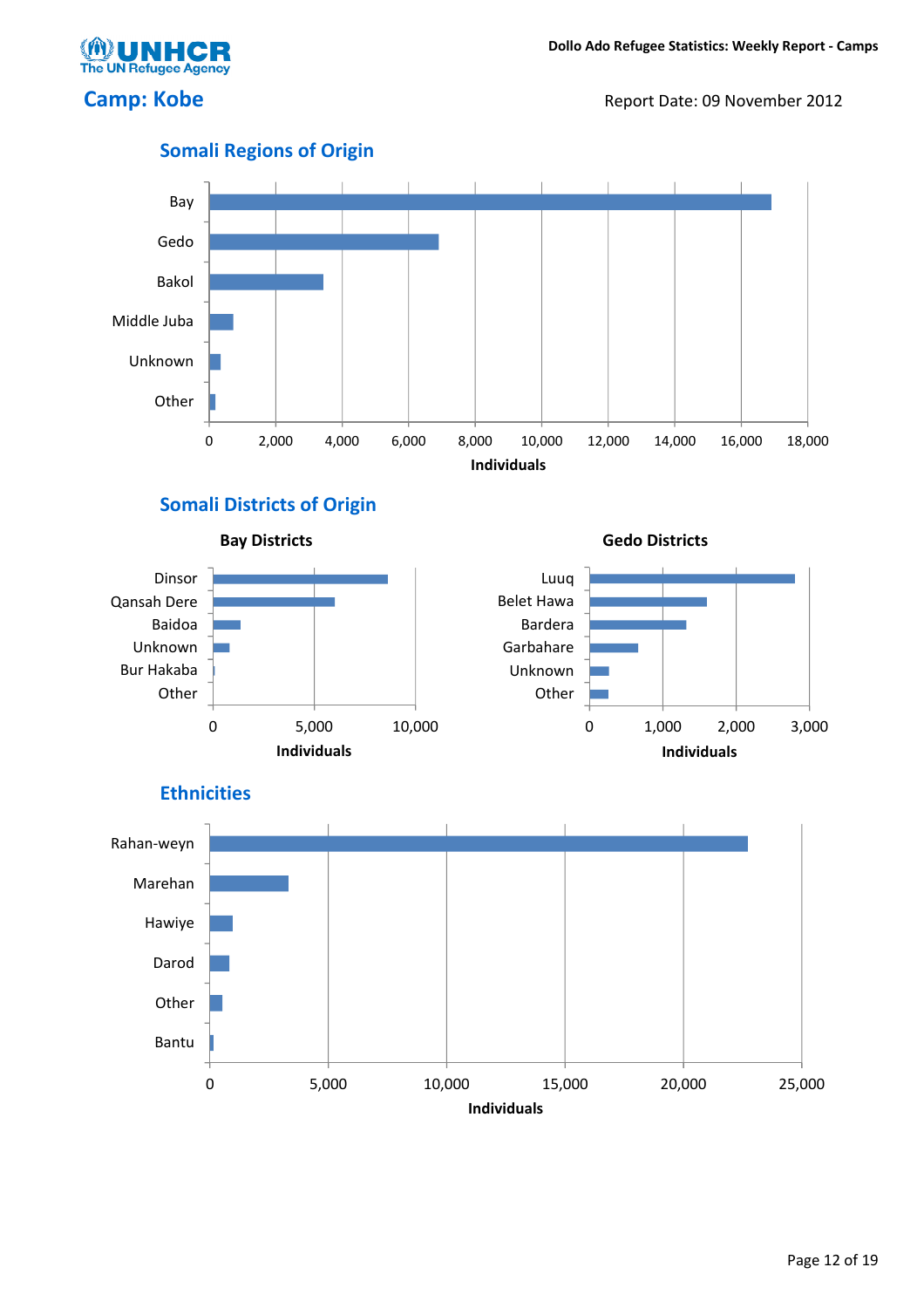

The UN Refugee Agency

|  | <b>Specific Needs</b> |
|--|-----------------------|
|  |                       |

|                                     | Gender      |        |
|-------------------------------------|-------------|--------|
| <b>Specific Need Type</b>           | <b>Male</b> | Female |
| Child/Adolescent at Risk*           | 28          | 93     |
| Woman at Risk**                     | N/A         | 1,802  |
| Serious Medical Condition           | 236         | 264    |
| <b>Legal Protection Needs</b>       |             | 36     |
| Single Parent                       | 130         | 1,782  |
| Persons with Disabilities           | 190         | 206    |
| Unaccompanied Minor/Separated Child | 467         | 454    |
| Older Person at Risk                | 238         | 375    |

\* Excludes records of children at risk of not attending school.

\*\* Excludes records of lactating mothers

| <b>Education Levels</b>        | (Individuals aged 6 and above.) |               |                |  |
|--------------------------------|---------------------------------|---------------|----------------|--|
| <b>Education Level</b>         | Gender                          |               | <b>Total</b>   |  |
|                                | <b>Male</b>                     | <b>Female</b> |                |  |
|                                | 1                               | 0             | $\mathbf{1}$   |  |
| 1 year (or Grade 1)            | 25                              | 7             | 32             |  |
| 2 years (or Grade 2)           | 13                              | 9             | 22             |  |
| 3 years (or Grade 3)           | 9                               | 7             | 16             |  |
| 4 years (or Grade 4)           | 9                               | 1             | 10             |  |
| 5 years (or Grade 5)           | 4                               | 1             | 5              |  |
| 6 years (or Grade 6)           | 2                               | 1             | 3              |  |
| 7 years (or Grade 7)           | 3                               | 0             | 3              |  |
| 8 years (or Grade 8)           | 9                               | 0             | 9              |  |
| 9 years (or Grade 9)           | 1                               | 0             | $\overline{1}$ |  |
| 10 years (or Grade 10)         | 2                               | 1             | 3              |  |
| 11 years (or Grade 11)         | 0                               | 0             | 0              |  |
| 12 years (or Grade 12)         | 6                               | 0             | 6              |  |
| 13 years (or Grade 13)         | 0                               | 1             | 1              |  |
| 14 years (or Grade 14)         | 0                               | 0             | 0              |  |
| Informal education             | 250                             | 47            | 297            |  |
| Kindergarten                   | 1                               | 0             | 1              |  |
| No education                   | 9,576                           | 10,551        | 20,127         |  |
| Post university level          | 3                               | 0             | 3              |  |
| <b>Technical or vocational</b> | 0                               | 0             | 0              |  |
| Unknown                        | 0                               | 0             | 0              |  |
| University level               | 0                               | 0             | 0              |  |

**Occupations** (Individuals aged 18 to 59 inclusive.) Count Count Occupations - Male Occupations - Female Farmers (crop and vegetable) 2,443 Farmers (crop and vegetable) 3,379 Dairy and livestock producers 1,053 Dairy and livestock producers 1,053 No occupation and the contract of the 412 No occupation and the 298 Other **84** Housekeepers (including housewives) 235 Domestic helpers and cleaners 141 and 49 Domestic helpers and cleaners 141 Religious professionals and the 13 Other 13 Other 13 Other 13 Other 13 Other 151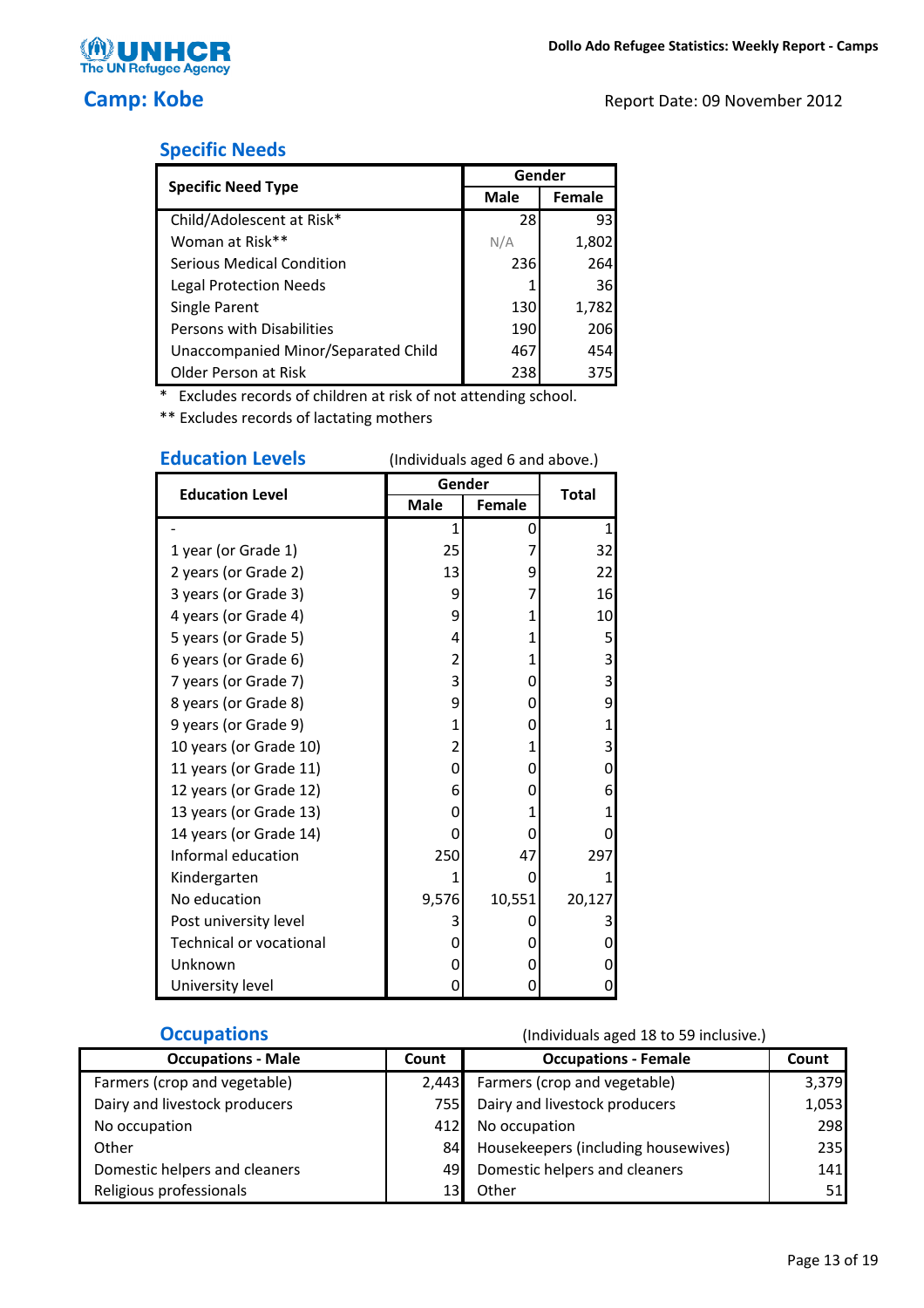

## Camp: Melkadida **Camp: Melkadida** Report Date: 09 November 2012

### Current Population: Households: 9,337 Individuals: 41,984



## Household Size Distribution





Women and children represent 89.4% of the camp population.

| Age       |             |       | Gender |       |              | <b>Totals</b> |
|-----------|-------------|-------|--------|-------|--------------|---------------|
| Group     | <b>Male</b> | %     | Female | ℅     | <b>Total</b> | %             |
| $0 - 4$   | 4,592       | 10.9% | 4,426  | 10.5% | 9,018        | 21.5%         |
| $5 - 11$  | 7,408       | 17.6% | 7,212  | 17.2% | 14,620       | 34.8%         |
| $12 - 17$ | 2,947       | 7.0%  | 2,739  | 6.5%  | 5,686        | 13.5%         |
| $18 - 59$ | 3,971       | 9.5%  | 7,802  | 18.6% | 11,773       | 28.0%         |
| $60 +$    | 460         | 1.1%  | 427    | 1.0%  | 887          | 2.1%          |
| Total:    | 19,378      | 46.2% | 22,606 | 53.8% | 41,984       | 100.0%        |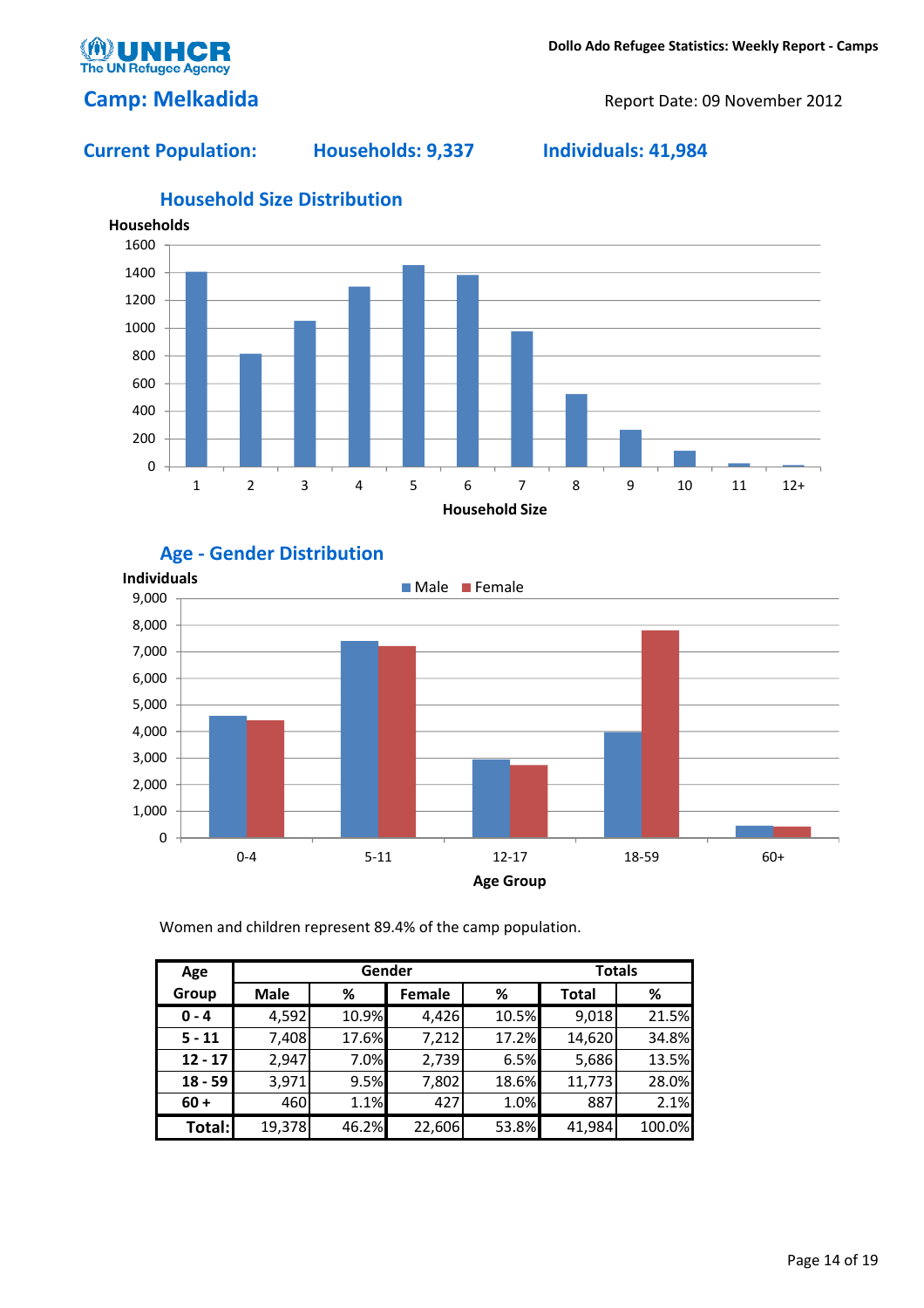**UN Refugee Agency** 

Camp: Melkadida **Camp: Melkadida** Report Date: 09 November 2012



## Somali Districts of Origin







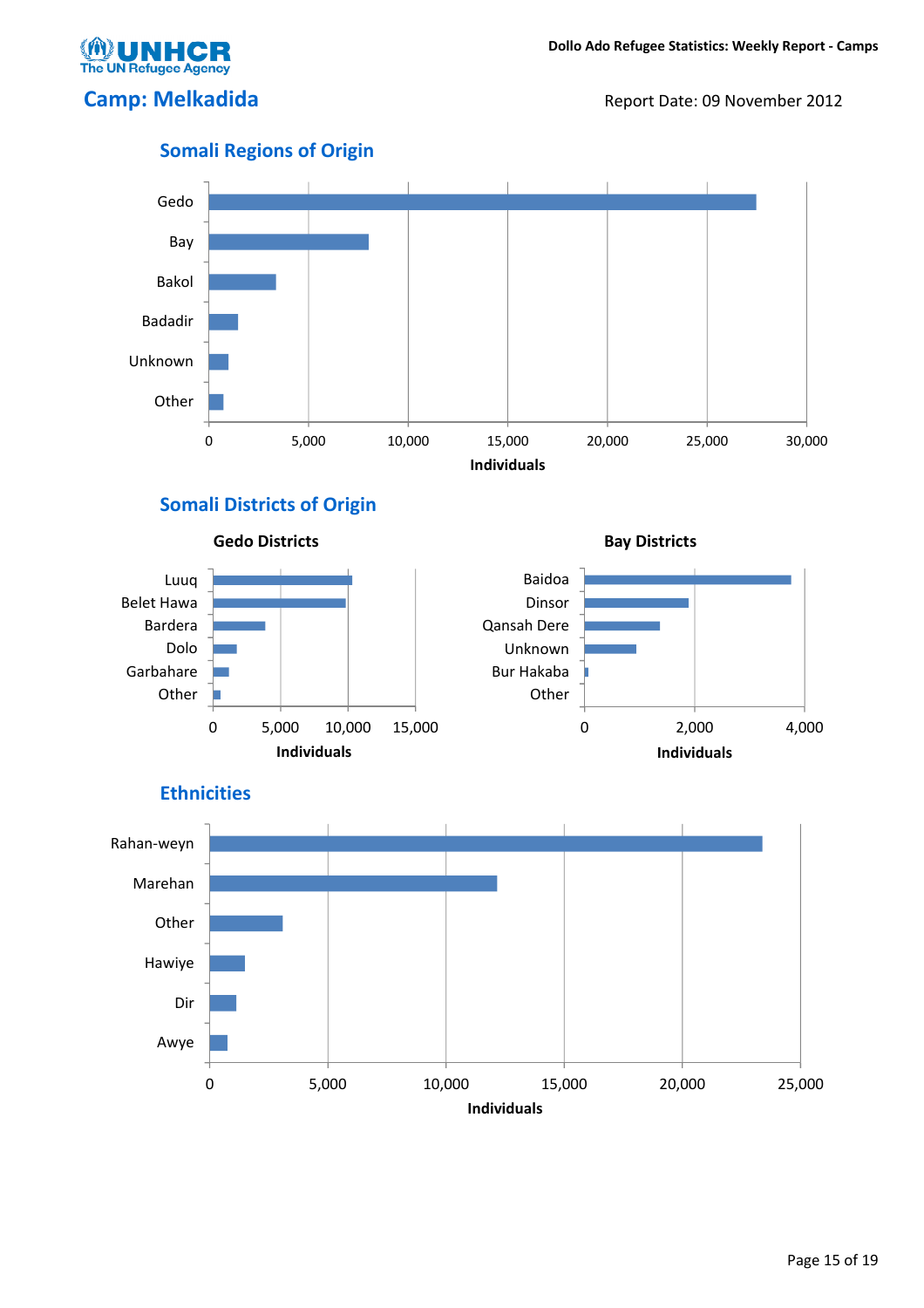

## Specific Needs

|                                     | Gender |               |  |
|-------------------------------------|--------|---------------|--|
| <b>Specific Need Type</b>           | Male   | <b>Female</b> |  |
| Child/Adolescent at Risk*           | 70     | 182           |  |
| Woman at Risk**                     | N/A    | 4,534         |  |
| <b>Serious Medical Condition</b>    | 295    | 478           |  |
| <b>Legal Protection Needs</b>       | 12     | 359           |  |
| Single Parent                       | 223    | 4,280         |  |
| Persons with Disabilities           | 437    | 514           |  |
| Unaccompanied Minor/Separated Child | 1,156  | 1,258         |  |
| Older Person at Risk                | 306    |               |  |

\* Excludes records of children at risk of not attending school.

\*\* Excludes records of lactating mothers

| EQUCALION LEVEIS               | (individuals aged 6 and above.) |                |              |
|--------------------------------|---------------------------------|----------------|--------------|
| <b>Education Level</b>         | Gender                          |                | <b>Total</b> |
|                                | <b>Male</b>                     | <b>Female</b>  |              |
|                                | 7                               | 10             | 17           |
| 1 year (or Grade 1)            | 387                             | 344            | 731          |
| 2 years (or Grade 2)           | 157                             | 124            | 281          |
| 3 years (or Grade 3)           | 128                             | 72             | 200          |
| 4 years (or Grade 4)           | 67                              | 55             | 122          |
| 5 years (or Grade 5)           | 34                              | 30             | 64           |
| 6 years (or Grade 6)           | 31                              | 16             | 47           |
| 7 years (or Grade 7)           | 11                              | 8              | 19           |
| 8 years (or Grade 8)           | 72                              | 25             | 97           |
| 9 years (or Grade 9)           | 5                               | 5              | 10           |
| 10 years (or Grade 10)         | 5                               | 0              | 5            |
| 11 years (or Grade 11)         | 2                               | $\overline{2}$ | 4            |
| 12 years (or Grade 12)         | 25                              | 7              | 32           |
| 13 years (or Grade 13)         | 0                               | 0              | 0            |
| 14 years (or Grade 14)         | 0                               | 0              | 0            |
| Informal education             | 1,179                           | 703            | 1,882        |
| Kindergarten                   | 9                               | 8              | 17           |
| No education                   | 11,421                          | 15,488         | 26,909       |
| Post university level          | 0                               | 0              | 0            |
| <b>Technical or vocational</b> | 0                               | 0              | 0            |
| Unknown                        | 0                               | 0              | 0            |
| University level               | 5                               | 0              | 5            |

# Education Levels (Individuals aged 6 and above.)

| <b>Occupations - Male</b>         | Count | <b>Occupations - Female</b>         | Count |
|-----------------------------------|-------|-------------------------------------|-------|
| Farmers (crop and vegetable)      | 1,326 | Farmers (crop and vegetable)        | 1,946 |
| Subsistence farmers and fishermen | 708   | Other                               | 1,749 |
| No occupation                     | 650   | Housekeepers (including housewives) | 1,319 |
| Other                             | 512   | Domestic helpers and cleaners       | 1,146 |
| Dairy and livestock producers     | 443   | Dairy and livestock producers       | 884   |
| Domestic helpers and cleaners     | 332   | Subsistence farmers and fishermen   | 758l  |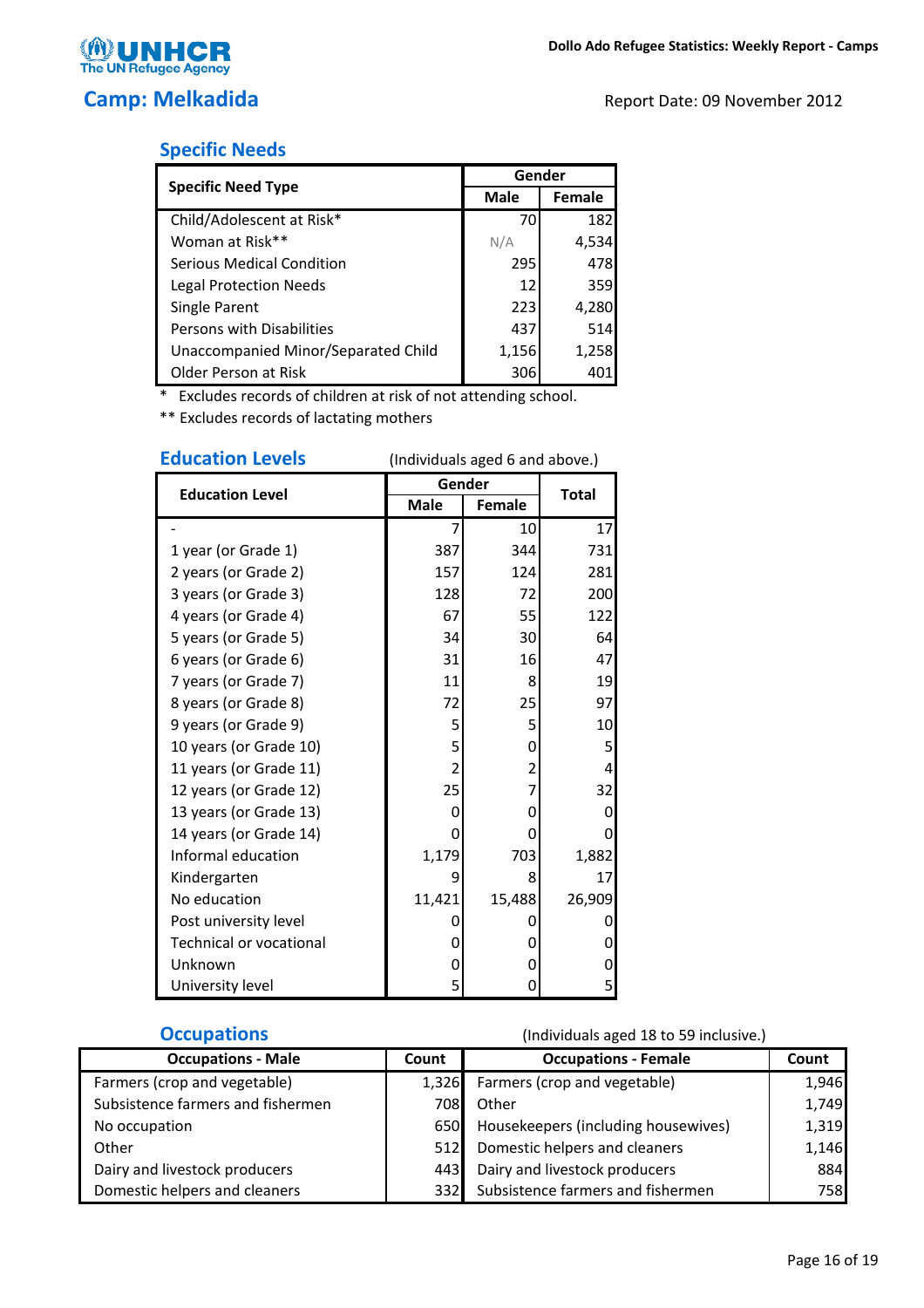

## Camp: Bokolmanyo Report Date: 09 November 2012

### Current Population: Households: 9,864 Individuals: 40,139



## Age - Gender Distribution



Women and children represent 87.6% of the camp population.

| Age       |             |       | Gender |       | <b>Totals</b> |        |
|-----------|-------------|-------|--------|-------|---------------|--------|
| Group     | <b>Male</b> | %     | Female | %     | <b>Total</b>  | %      |
| $0 - 4$   | 4,134       | 10.3% | 4,164  | 10.4% | 8,298         | 20.7%  |
| $5 - 11$  | 6,830       | 17.0% | 6,594  | 16.4% | 13,424        | 33.4%  |
| $12 - 17$ | 2,934       | 7.3%  | 2,430  | 6.1%  | 5,364         | 13.4%  |
| $18 - 59$ | 4,523       | 11.3% | 7,670  | 19.1% | 12,193        | 30.4%  |
| $60 +$    | 448         | 1.1%  | 412    | 1.0%  | 860           | 2.1%   |
| Total:    | 18,869      | 47.0% | 21,270 | 53.0% | 40,139        | 100.0% |

## Household Size Distribution

#### Page 17 of 19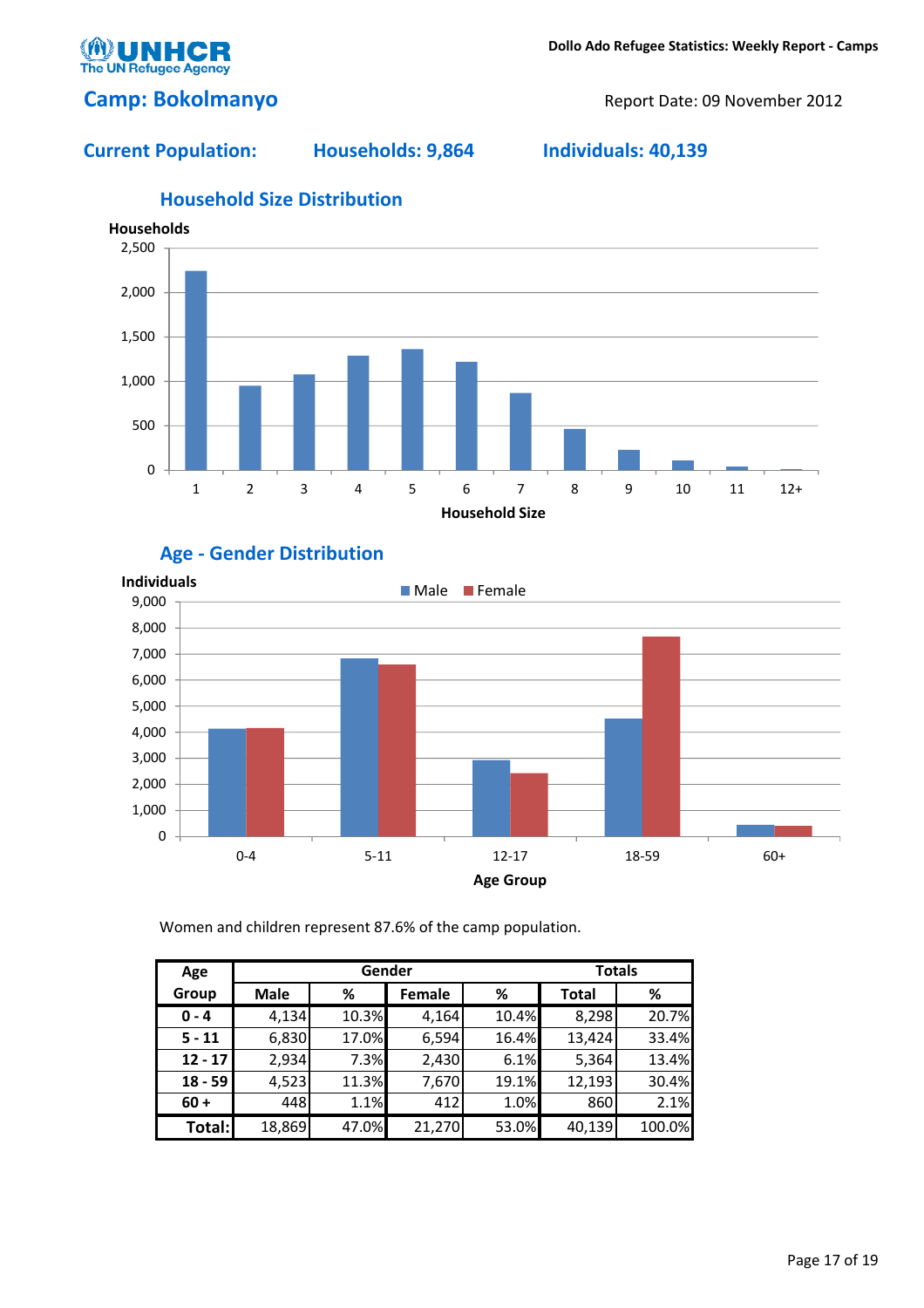

Camp: Bokolmanyo Report Date: 09 November 2012



## Somali Districts of Origin